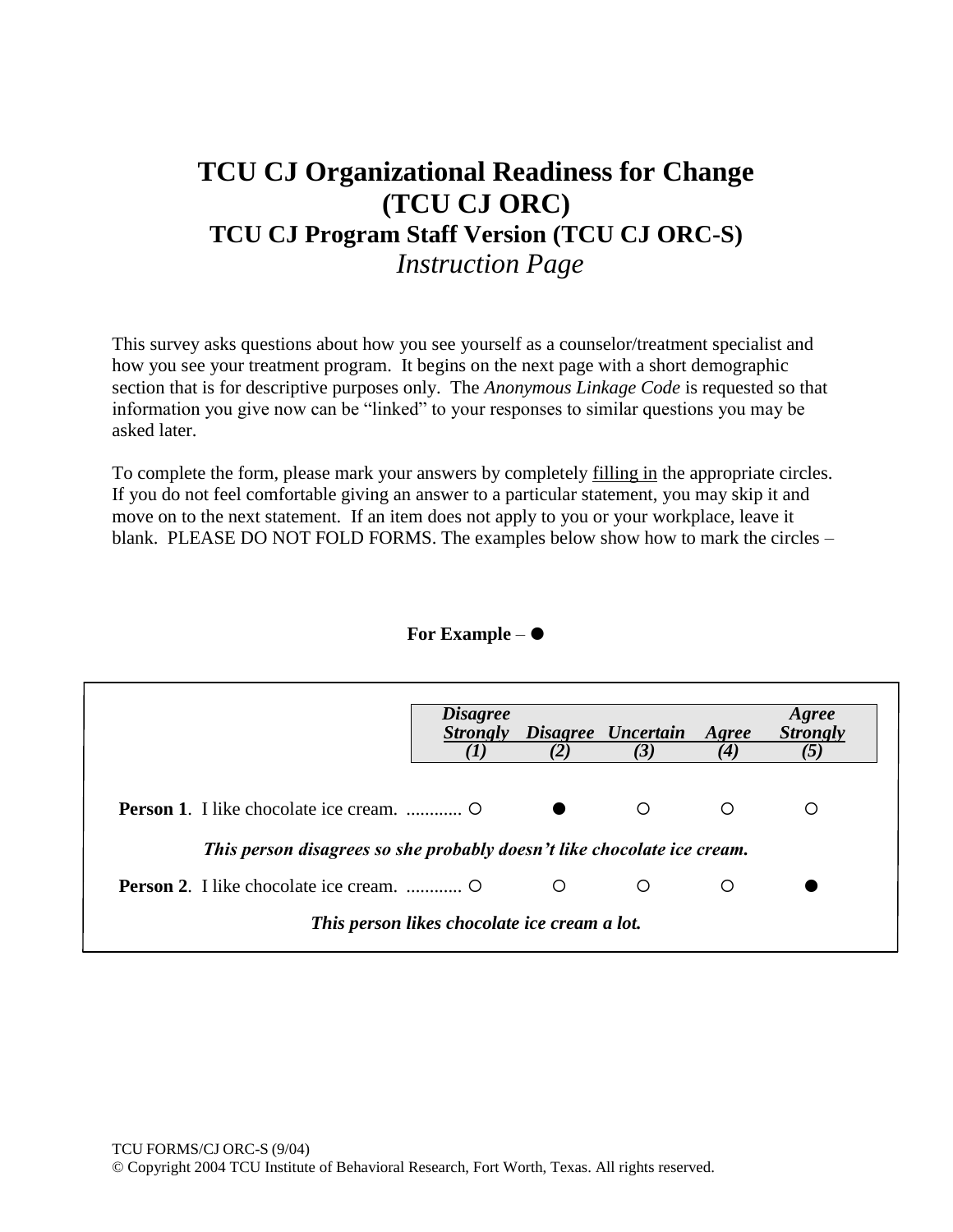### **TCU CJ Organizational Readiness for Change (CJ-ORC): Part I CJ Program Staff Version (CJ ORC-S)**

| The anonymous linkage code below will be used to match data from different evaluation forms without<br>using your name or information that can identify you.                                                                             |                                                                                                                                                                                                                                                  |  |  |  |  |  |  |  |
|------------------------------------------------------------------------------------------------------------------------------------------------------------------------------------------------------------------------------------------|--------------------------------------------------------------------------------------------------------------------------------------------------------------------------------------------------------------------------------------------------|--|--|--|--|--|--|--|
| Please complete the following items for your anonymous code:                                                                                                                                                                             |                                                                                                                                                                                                                                                  |  |  |  |  |  |  |  |
| First letter in mother's first name:                                                                                                                                                                                                     | First letter in father's first name:                                                                                                                                                                                                             |  |  |  |  |  |  |  |
| First digit in your social security number:                                                                                                                                                                                              | Last digit in your social security number:                                                                                                                                                                                                       |  |  |  |  |  |  |  |
| PROGRAM DIRECTOR INFORMATION                                                                                                                                                                                                             |                                                                                                                                                                                                                                                  |  |  |  |  |  |  |  |
| 1. Today's Date: $\parallel$<br><b>DAY</b><br><b>MO</b><br><b>YR</b>                                                                                                                                                                     |                                                                                                                                                                                                                                                  |  |  |  |  |  |  |  |
| $O$ Female<br>$O$ <i>Male</i><br>2. Are you:                                                                                                                                                                                             |                                                                                                                                                                                                                                                  |  |  |  |  |  |  |  |
| 3. Your Birth Year: $19 \boxed{\_\_\_\_\_\_\_\_\_\_\_}$                                                                                                                                                                                  |                                                                                                                                                                                                                                                  |  |  |  |  |  |  |  |
| 4. Are you Hispanic or Latino?<br>$\bigcirc$ No                                                                                                                                                                                          | $\bigcirc$ Yes                                                                                                                                                                                                                                   |  |  |  |  |  |  |  |
| 5. Are you: [MARK ONE]<br>O American Indian/Alaska Native<br>$O$ Asian<br>O Native Hawaiian or Other Pacific Islander<br>O Black or African American                                                                                     | $\circ$ White<br>O More than one race<br>$\bigcirc$ Other (specify)                                                                                                                                                                              |  |  |  |  |  |  |  |
| <b>6. Highest Degree Status:</b> [MARK ONE]<br>$\bigcirc$ No high school diploma or equivalent<br>$\bigcirc$ High school diploma or equivalent<br>O Some college, but no degree<br>O Associate's degree                                  | ○ Bachelor's degree<br>O Master's degree<br>O Doctoral degree or equivalent<br>$\circ$ O Other (medical assistant, RN, post-doctorate)                                                                                                           |  |  |  |  |  |  |  |
| 7. Discipline/Profession: [MARK ALL THAT APPLY]<br>O Addictions Counseling<br>$\circ$ Other Counseling<br>O Education<br>O Vocational Rehabilitation<br>O Criminal Justice<br>$\bigcirc$ Psychology<br>O Nurse                           | O Social Work/Human Services<br>O Nurse Practitioner<br>O Physician Assistant<br>O Administration<br>O Medicine: Primary Care<br>O None, unemployed<br>O Medicine: Psychiatry<br>O None, student<br>O Medicine: Other<br>$\circ$ Other (specify) |  |  |  |  |  |  |  |
| <b>8. Certification Status in Addictions Field:</b> [MARK ONE]<br>$\bigcirc$ Not certified or licensed in addiction $\bigcirc$ Currently certified or licensed<br>$\bigcirc$ Previously certified or licensed, not now $\bigcirc$ Intern |                                                                                                                                                                                                                                                  |  |  |  |  |  |  |  |
| 9. How many years of experience do you have in drug abuse counseling?                                                                                                                                                                    |                                                                                                                                                                                                                                                  |  |  |  |  |  |  |  |
|                                                                                                                                                                                                                                          | $\bigcirc$ 0-6 months $\bigcirc$ 6-11 months $\bigcirc$ 1 to 3 years $\bigcirc$ 3 to 5 years $\bigcirc$ over 5 years                                                                                                                             |  |  |  |  |  |  |  |
| 10. How long have you been in your present job?<br>$\circ$ 0-6 months $\circ$ 6-11 months<br>$O$ 1 to 3 years                                                                                                                            | $\bigcirc$ 3 to 5 years $\bigcirc$ over 5 years                                                                                                                                                                                                  |  |  |  |  |  |  |  |
| 11. How many offenders are on your treatment caseload?<br>$O$ 11-20<br>$O$ $1-10$<br>$O$ 21-30                                                                                                                                           | O > 40<br>$\bigcirc$ 31-40                                                                                                                                                                                                                       |  |  |  |  |  |  |  |
| TCU FORMS/CJ ORC-S (9/04)<br>© Copyright 2004 TCU Institute of Behavioral Research, Fort Worth, Texas. All rights reserved.                                                                                                              | 1 of 11                                                                                                                                                                                                                                          |  |  |  |  |  |  |  |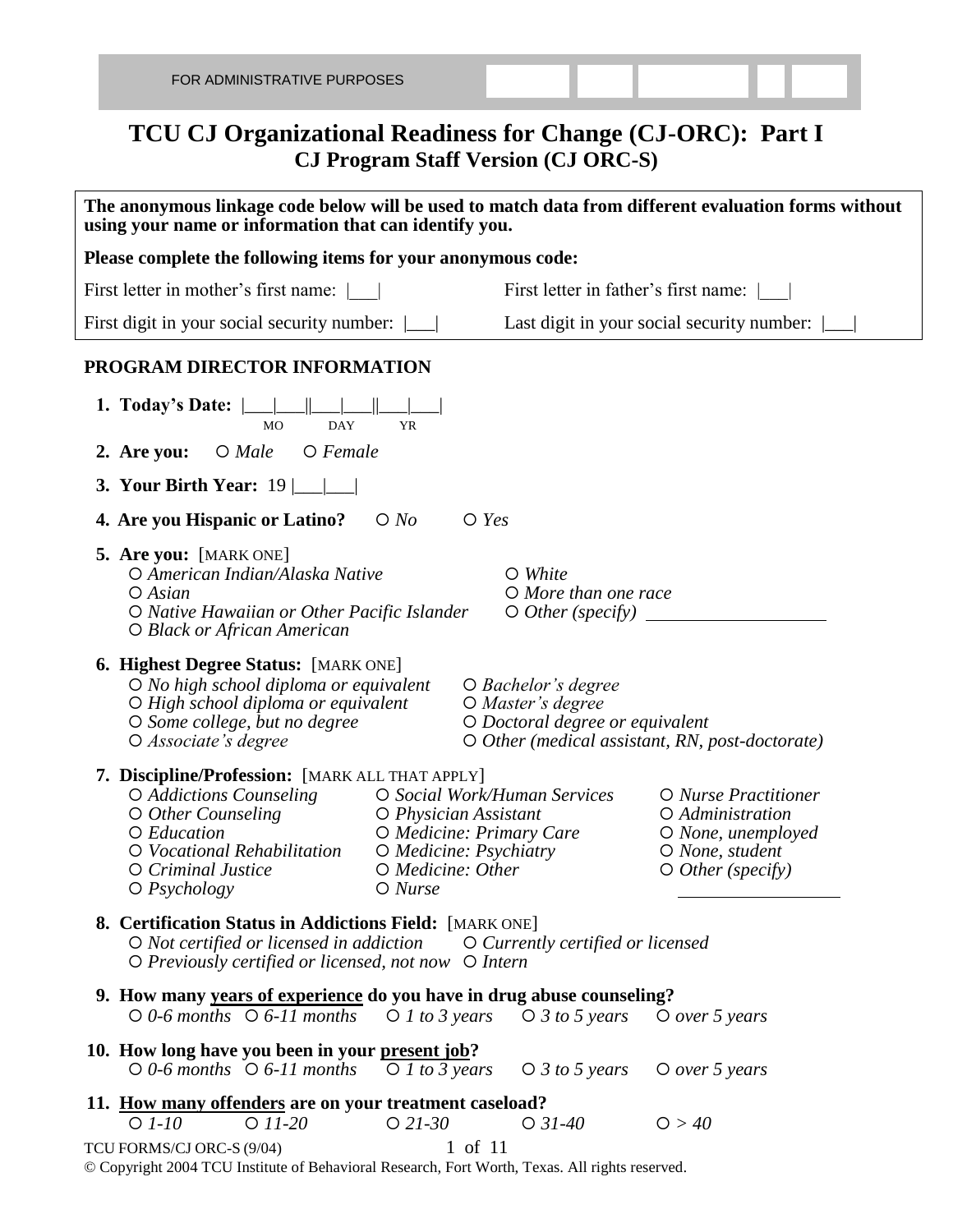## **TCU CJ Organizational Readiness for Change (CJ-ORC): Part II CJ Program Staff Version (CJ ORC-S)**

#### *PLEASE FILL IN THE CIRCLE THAT SHOWS YOUR ANSWER TO EACH ITEM.*

|     |                                             | <i>Disagree</i><br><b>Strongly</b><br>(I) | (2)     | Disagree Uncertain<br>(3) | Agree<br>(4) | Agree<br><b>Strongly</b><br>(5) |  |  |
|-----|---------------------------------------------|-------------------------------------------|---------|---------------------------|--------------|---------------------------------|--|--|
|     |                                             |                                           |         |                           |              |                                 |  |  |
|     | Your program needs additional guidance in - |                                           |         |                           |              |                                 |  |  |
| 1.  |                                             |                                           | O       | $\circ$                   | O            | O                               |  |  |
| 2.  |                                             |                                           | O       | O                         | O            | O                               |  |  |
| 3.  | increasing program participation            |                                           | O       | O                         | O            | O                               |  |  |
| 4.  |                                             |                                           | O       | O                         | O            | O                               |  |  |
| 5.  | developing more effective group sessions    |                                           | O       | O                         | $\circ$      | O                               |  |  |
| 6.  | raising overall quality of counseling.      |                                           | O       | O                         | O            | O                               |  |  |
| 7.  | using offender assessments to guide         |                                           | $\circ$ | $\circ$                   | $\circ$      | O                               |  |  |
| 8.  | using offender assessments to document      |                                           | $\circ$ | $\circ$                   | $\circ$      | O                               |  |  |
|     | <u>You</u> need more training for $-$       |                                           |         |                           |              |                                 |  |  |
| 9.  | assessing offender problems and needs.  O   |                                           | O       | $\circ$                   | $\circ$      | O                               |  |  |
| 10. | increasing offender participation           |                                           | O       | O                         | O            | O                               |  |  |
| 11. |                                             |                                           | O       | O                         | O            | O                               |  |  |
| 12. |                                             |                                           | $\circ$ | $\circ$                   | O            | O                               |  |  |
|     | 13. improving offender thinking and         |                                           | O       | O                         | $\circ$      | $\circ$                         |  |  |
| 14. | improving behavioral management             |                                           | $\circ$ | $\circ$                   | $\circ$      | $\circ$                         |  |  |
| 15. | improving cognitive focus of offenders      |                                           | O       | O                         | O            | O                               |  |  |
| 16. | using computerized offender assessments. O  |                                           | $\circ$ | $\circ$                   | $\circ$      | $\circ$                         |  |  |

TCU FORMS/CJ ORC-S (9/04) 2 of 11 © Copyright 2004 TCU Institute of Behavioral Research, Fort Worth, Texas. All rights reserved.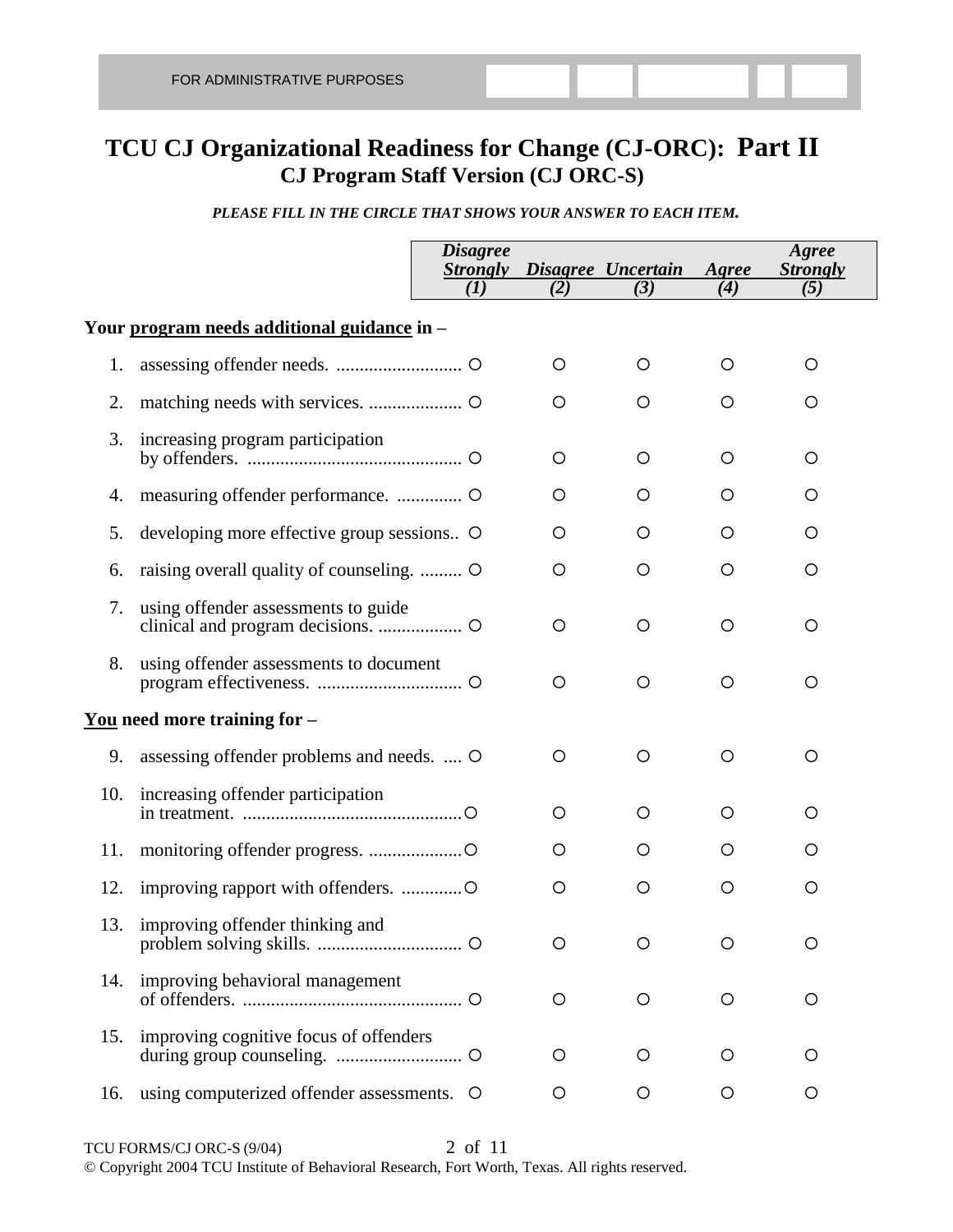|     |                                                                                   | <b>Disagree</b><br><i><b>Strongly</b></i> |     | Disagree Uncertain | Agree      | Agree<br><b>Strongly</b> |
|-----|-----------------------------------------------------------------------------------|-------------------------------------------|-----|--------------------|------------|--------------------------|
|     |                                                                                   | (I)                                       | (2) | (3)                | (4)        | (5)                      |
|     | Current pressures to make<br>program changes come from -                          |                                           |     |                    |            |                          |
| 17. |                                                                                   |                                           | O   | O                  | O          | O                        |
| 18. |                                                                                   |                                           | O   | O                  | O          | O                        |
| 19. |                                                                                   |                                           | O   | O                  | O          | O                        |
| 20. |                                                                                   |                                           | O   | O                  | O          | O                        |
| 21. |                                                                                   |                                           | O   | O                  | O          | O                        |
| 22. |                                                                                   |                                           | O   | O                  | O          | O                        |
| 23. | accreditation or licensing authorities.  O                                        |                                           | O   | $\circ$            | O          | O                        |
|     | How strongly do you agree or disagree<br>with each of the following statements?   |                                           |     |                    |            |                          |
| 24. | You prefer training content                                                       |                                           | O   | O                  | O          | O                        |
| 25. | Your offices and equipment                                                        |                                           | O   | O                  | $\circ$    | O                        |
| 26. | You have the skills needed to conduct                                             |                                           | O   | O                  | $\circ$    | O                        |
| 27. | Some staff get confused about                                                     |                                           | O   | O                  | $\circ$    | O                        |
| 28. |                                                                                   |                                           | O   | O                  | O          | O                        |
| 29. | Psychodynamic theory is commonly                                                  |                                           | O   | O                  | $\circ$    | O                        |
| 30. | You often have trouble implementing                                               |                                           | O   | O                  | $\circ$    | O                        |
| 31. | Program staff understand how this program<br>fits as part of the treatment system |                                           | O   | $\circ$            | $\bigcirc$ | O                        |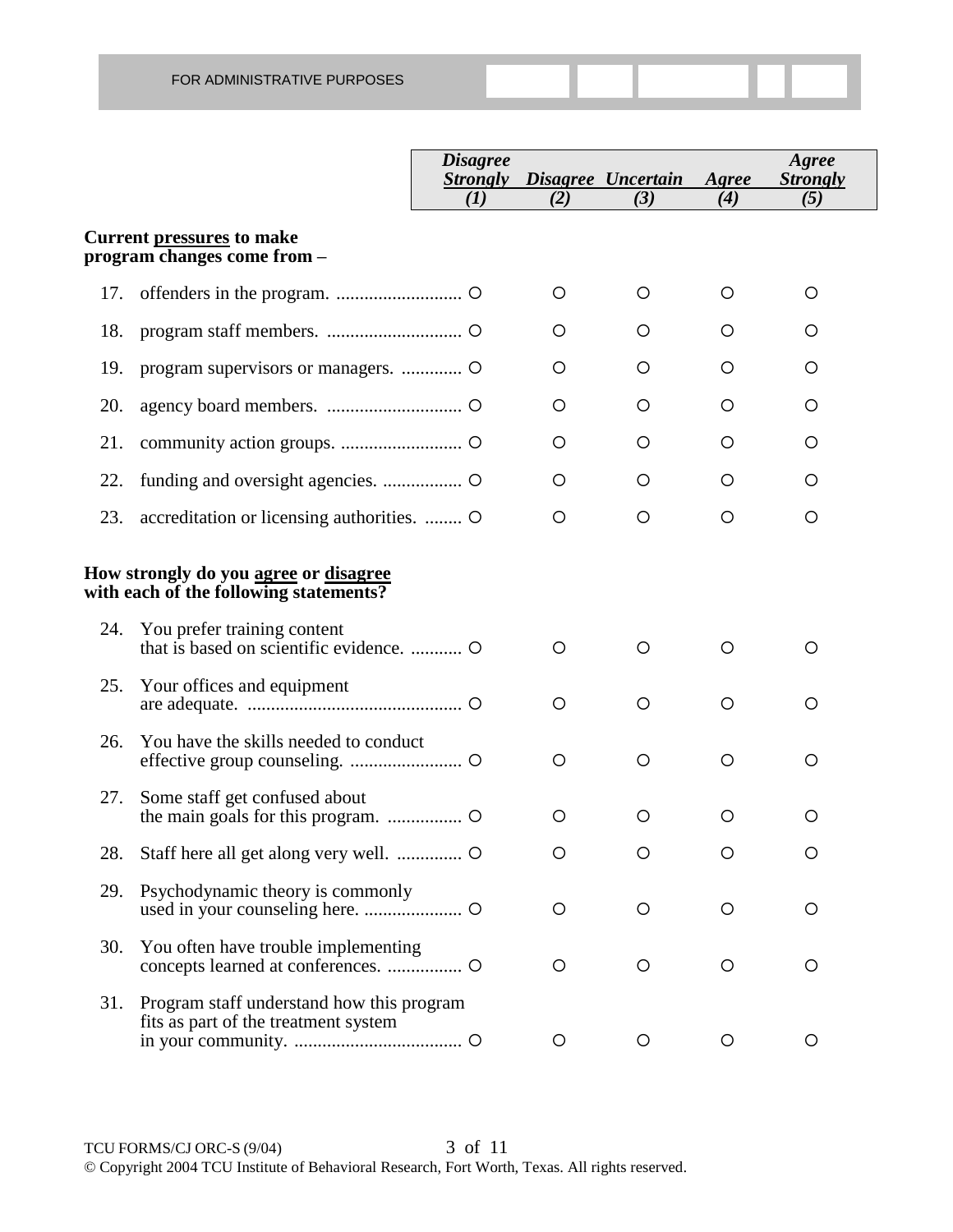|     |                                                                                                                                                                          | <i><b>Disagree</b></i><br><b>Strongly</b> |         | Disagree Uncertain | Agree   | Agree<br><b>Strongly</b> |
|-----|--------------------------------------------------------------------------------------------------------------------------------------------------------------------------|-------------------------------------------|---------|--------------------|---------|--------------------------|
|     |                                                                                                                                                                          | (I)                                       | (2)     | (3)                | (4)     | (5)                      |
| 32. | Treatment planning decisions for<br>offenders here often have to be revised                                                                                              |                                           | $\circ$ | O                  | O       | O                        |
| 33. | Staff training and continuing education                                                                                                                                  |                                           | $\circ$ | O                  | O       | O                        |
| 34. | Facilities here are adequate for                                                                                                                                         |                                           | $\circ$ | O                  | O       | O                        |
| 35. | You frequently share your knowledge of<br>new counseling ideas with other staff.  O                                                                                      |                                           | $\circ$ | O                  | O       | O                        |
| 36. | You were satisfied with the training offered<br>at workshops available to you last year.  O                                                                              |                                           | $\circ$ | O                  | O       | O                        |
| 37. | You used the Internet (World Wide Web)<br>to communicate with other treatment<br>professionals (e.g., list serves, bulletin<br>boards, chat rooms) in the past month.  O |                                           | $\circ$ | O                  | O       | O                        |
| 38. | Management here fully trusts                                                                                                                                             |                                           | O       | O                  | O       | O                        |
| 39. | Pharmacotherapy and medications are                                                                                                                                      |                                           | $\circ$ | O                  | O       | O                        |
| 40. | There is too much friction among                                                                                                                                         |                                           | O       | O                  | O       | O                        |
| 41. | Some staff members here                                                                                                                                                  |                                           | O       | O                  | O       | O                        |
| 42. | Ideas and suggestions from staff get fair<br>consideration by program management.  O                                                                                     |                                           | O       | O                  | ◯       | Ω                        |
| 43. | Staff generally regard you as a                                                                                                                                          |                                           | O       | O                  | $\circ$ | O                        |
| 44. | You have easy access for using                                                                                                                                           |                                           | O       | O                  | O       | O                        |
| 45. | The staff here always work together                                                                                                                                      |                                           | O       | O                  | O       | O                        |
| 46. | Offender assessments here are usually                                                                                                                                    |                                           | O       | $\circ$            | $\circ$ | O                        |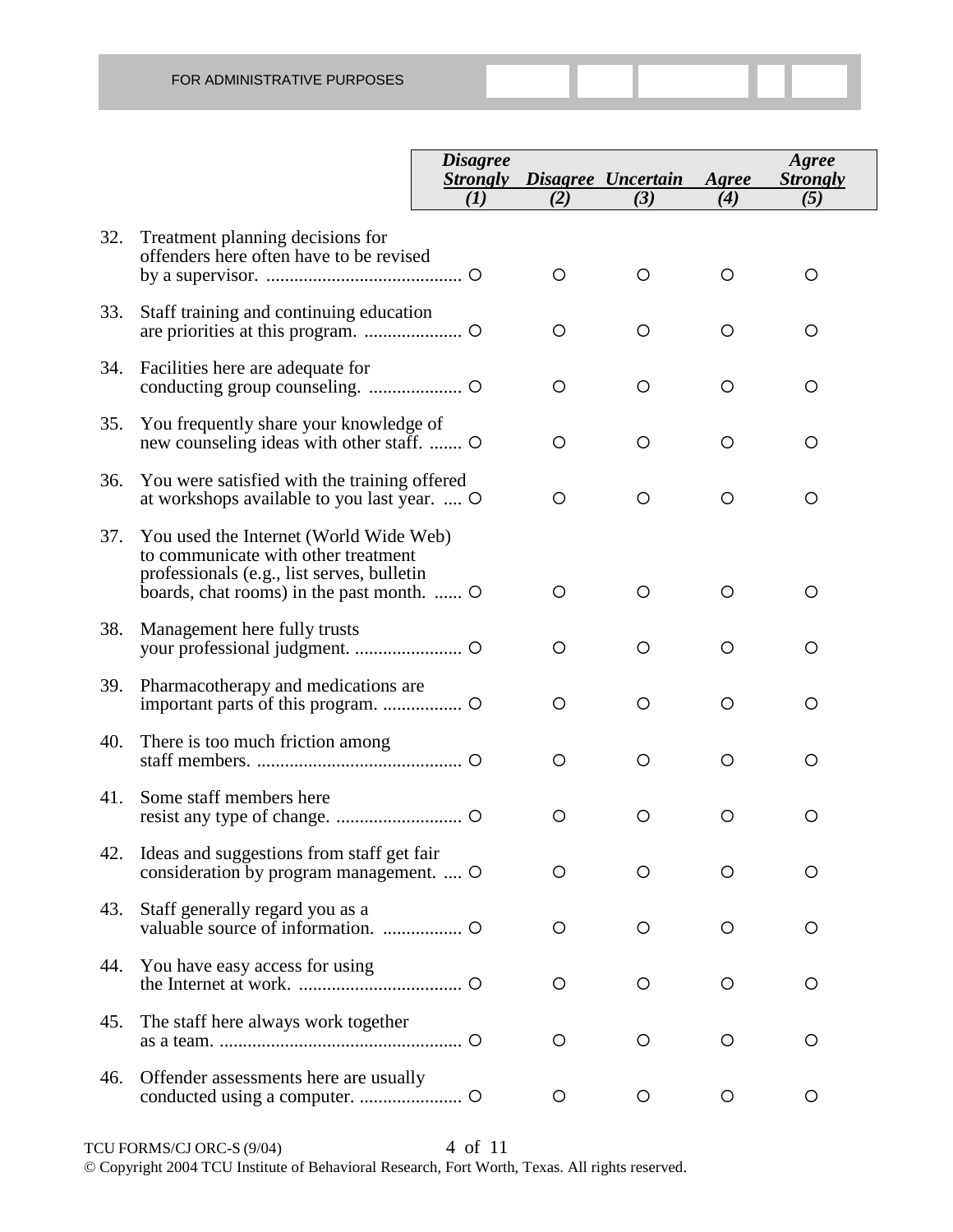|     |                                                                                          | <b>Disagree</b><br><b>Strongly</b> |         | Disagree Uncertain | Agree   | Agree<br><b>Strongly</b> |
|-----|------------------------------------------------------------------------------------------|------------------------------------|---------|--------------------|---------|--------------------------|
|     |                                                                                          | (I)                                | (2)     | (3)                | (4)     | (5)                      |
| 47. | Your duties are clearly related to                                                       |                                    | O       | O                  | O       | O                        |
| 48. | You learned new skills or techniques<br>at a professional conference                     |                                    | $\circ$ | $\circ$            | O       | O                        |
| 49. | You consistently plan ahead                                                              |                                    | $\circ$ | O                  | O       | O                        |
| 50. | You are under too many pressures                                                         |                                    | $\circ$ | O                  | O       | O                        |
| 51. | Counselors here are given broad authority<br>in treating offenders in their caseload.  O |                                    | O       | $\circ$            | O       | O                        |
| 52. | This program encourages and supports                                                     |                                    | O       | O                  | O       | O                        |
| 53. | Behavior modification<br>(contingency management) is used                                |                                    | $\circ$ | O                  | O       | O                        |
| 54. | You read about new techniques<br>and treatment information each month.  O                |                                    | O       | O                  | O       | O                        |
| 55. | Staff here are always quick to help one                                                  |                                    | $\circ$ | O                  | O       | O                        |
| 56. | Computer problems are usually repaired                                                   |                                    | $\circ$ | $\circ$            | $\circ$ | O                        |
| 57. | Novel treatment ideas by staff are                                                       |                                    | O       | O                  | O       | O                        |
| 58. | There are enough counselors here                                                         |                                    | O       | O                  | O       | O                        |
| 59. | The budget here allows staff to attend                                                   |                                    | O       | O                  | O       | O                        |
| 60. | You have enough opportunities to keep                                                    |                                    | O       | O                  | O       | O                        |
| 61. | Mutual trust and cooperation among staff                                                 |                                    | O       | O                  | O       | O                        |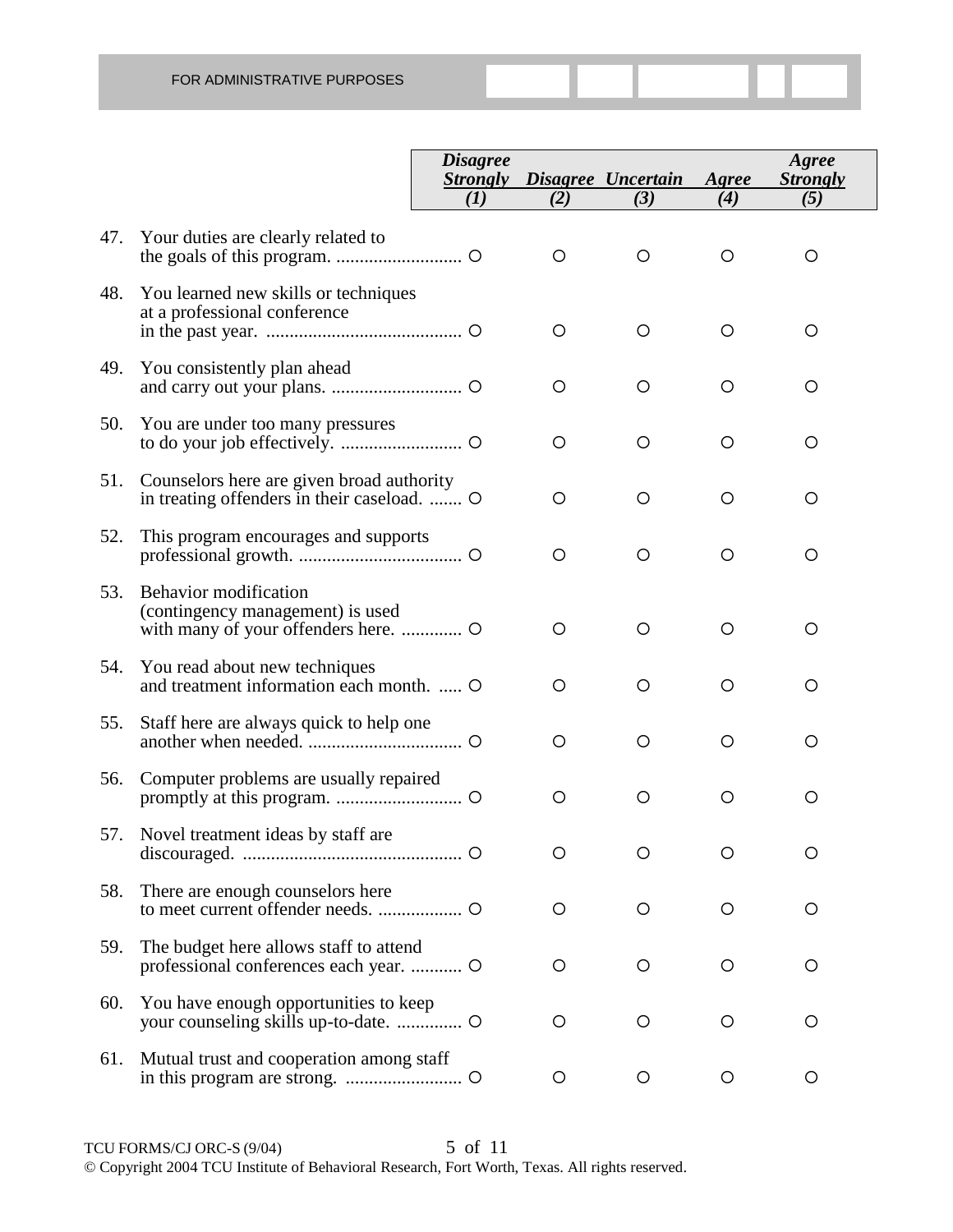|     |                                                                                | <b>Disagree</b><br><b>Strongly</b><br>(I) | (2)     | Disagree Uncertain<br>(3) | Agree<br>(4) | Agree<br><b>Strongly</b><br>(5) |
|-----|--------------------------------------------------------------------------------|-------------------------------------------|---------|---------------------------|--------------|---------------------------------|
|     |                                                                                |                                           |         |                           |              |                                 |
| 62. | Most offender records here are                                                 |                                           | O       | $\circ$                   | $\circ$      | O                               |
| 63. | You are willing to try new ideas even<br>if some staff members are reluctant.  |                                           | O       | O                         | O            | $\circ$                         |
| 64. | Learning and using new procedures                                              |                                           | $\circ$ | $\circ$                   | O            | $\circ$                         |
| 65. | This program operates with clear goals                                         |                                           | $\circ$ | $\circ$                   | O            | $\circ$                         |
| 66. | Staff members often show signs                                                 |                                           | O       | O                         | O            | O                               |
| 67. |                                                                                |                                           | O       | O                         | O            | O                               |
| 68. | You usually accomplish whatever                                                |                                           | $\circ$ | $\circ$                   | O            | $\circ$                         |
| 69. | It is easy to change procedures here                                           |                                           | $\circ$ | $\circ$                   | $\circ$      | $\circ$                         |
| 70. | Counselors here often try out<br>different techniques to improve               |                                           | $\circ$ | $\circ$                   | $\circ$      | $\circ$                         |
| 71. | You used the Internet (World Wide Web)<br>to access drug treatment information |                                           | O       | O                         | O            | O                               |
| 72. | The formal and informal communication                                          |                                           | $\circ$ | $\circ$                   | $\circ$      | O                               |
| 73. | Program policies here limit staff access                                       |                                           | $\circ$ | O                         | O            | O                               |
| 74. | Offices here allow the privacy                                                 |                                           | O       | O                         | O            | O                               |
| 75. | You are sometimes too cautious or slow                                         |                                           | O       | O                         | O            | O                               |
| 76. | Staff members are given too many                                               |                                           | $\circ$ | $\circ$                   | $\circ$      | O                               |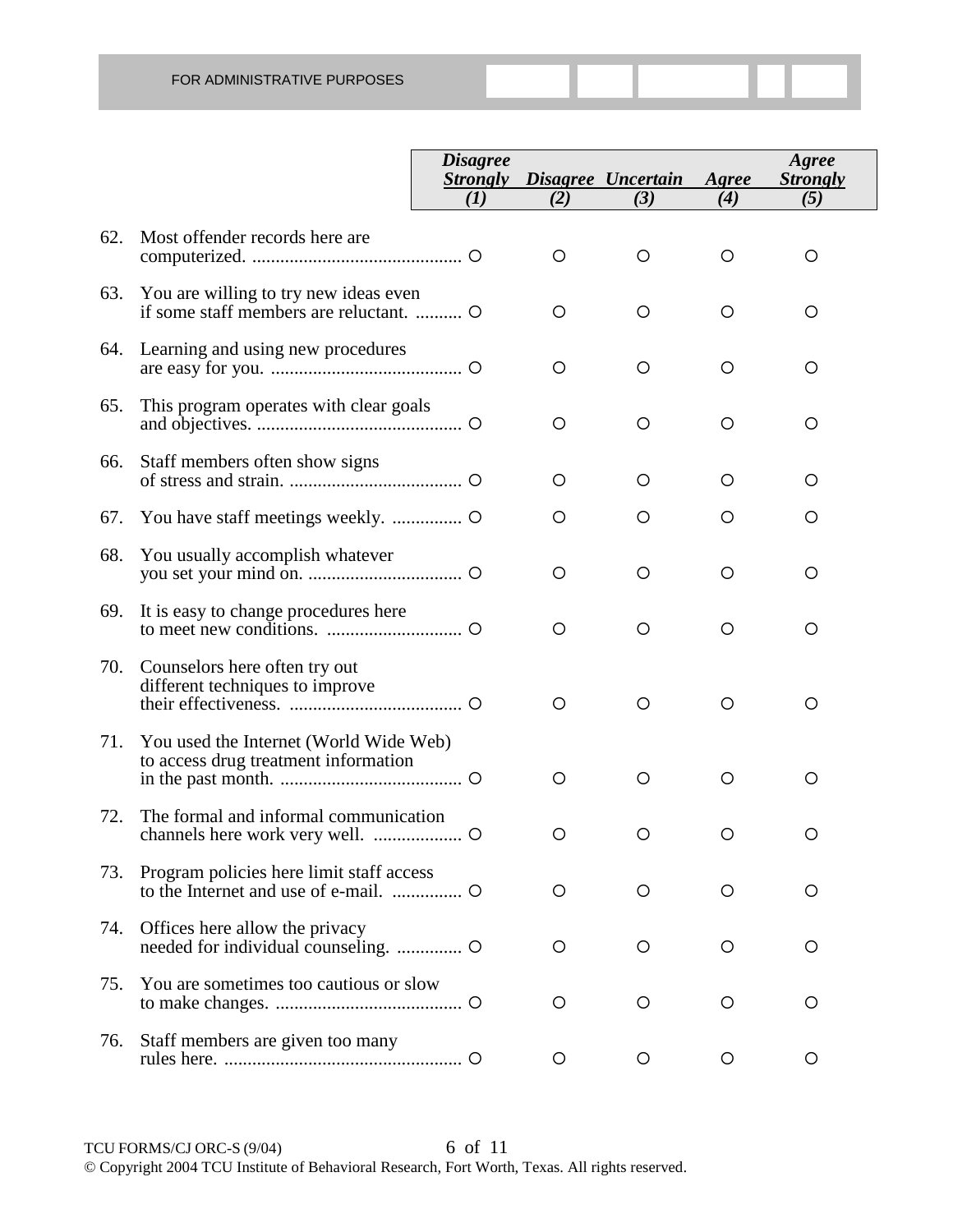|     |                                                                                                                         | <b>Disagree</b><br><b>Strongly</b> |         | Disagree Uncertain | Agree   | Agree<br><b>Strongly</b> |
|-----|-------------------------------------------------------------------------------------------------------------------------|------------------------------------|---------|--------------------|---------|--------------------------|
|     |                                                                                                                         | (I)                                | (2)     | (3)                | (4)     | (5)                      |
| 77. |                                                                                                                         |                                    | O       | $\circ$            | $\circ$ | O                        |
| 78. | 12-step theory (AA/NA) is followed                                                                                      |                                    | O       | O                  | O       | O                        |
| 79. | Program staff are always kept                                                                                           |                                    | O       | O                  | O       | O                        |
| 80. | The heavy workload here reduces                                                                                         |                                    | $\circ$ | $\circ$            | O       | $\circ$                  |
| 81. | You regularly read professional<br>journal articles or books                                                            |                                    | O       | $\circ$            | O       | $\circ$                  |
| 82. | Communications with other programs<br>that have similar interests would help.                                           |                                    | O       | O                  | O       | O                        |
| 83. | Other staff often ask your advice about                                                                                 |                                    | $\circ$ | $\circ$            | O       | $\circ$                  |
| 84. | More open discussions about                                                                                             |                                    | O       | $\circ$            | $\circ$ | O                        |
| 85. | This program holds regular                                                                                              |                                    | $\circ$ | $\circ$            | O       | O                        |
| 86. | You learned new clinical skills or<br>techniques from manuals or other<br>self-education materials in the past year.  O |                                    | O       | $\circ$            | $\circ$ | $\circ$                  |
| 87. | You frequently hear good staff ideas                                                                                    |                                    | O       | O                  | O       | O                        |
| 88. | Other staff often ask for your opinions<br>about counseling and treatment issues.  O                                    |                                    | O       | $\circ$            | $\circ$ | O                        |
| 89. | You are effective and confident                                                                                         |                                    | O       | O                  | $\circ$ | O                        |
| 90. | You have a computer to use in your                                                                                      |                                    | O       | O                  | $\circ$ | $\circ$                  |
| 91. | Some staff here do not do their fair share                                                                              |                                    | O       | O                  | O       | O                        |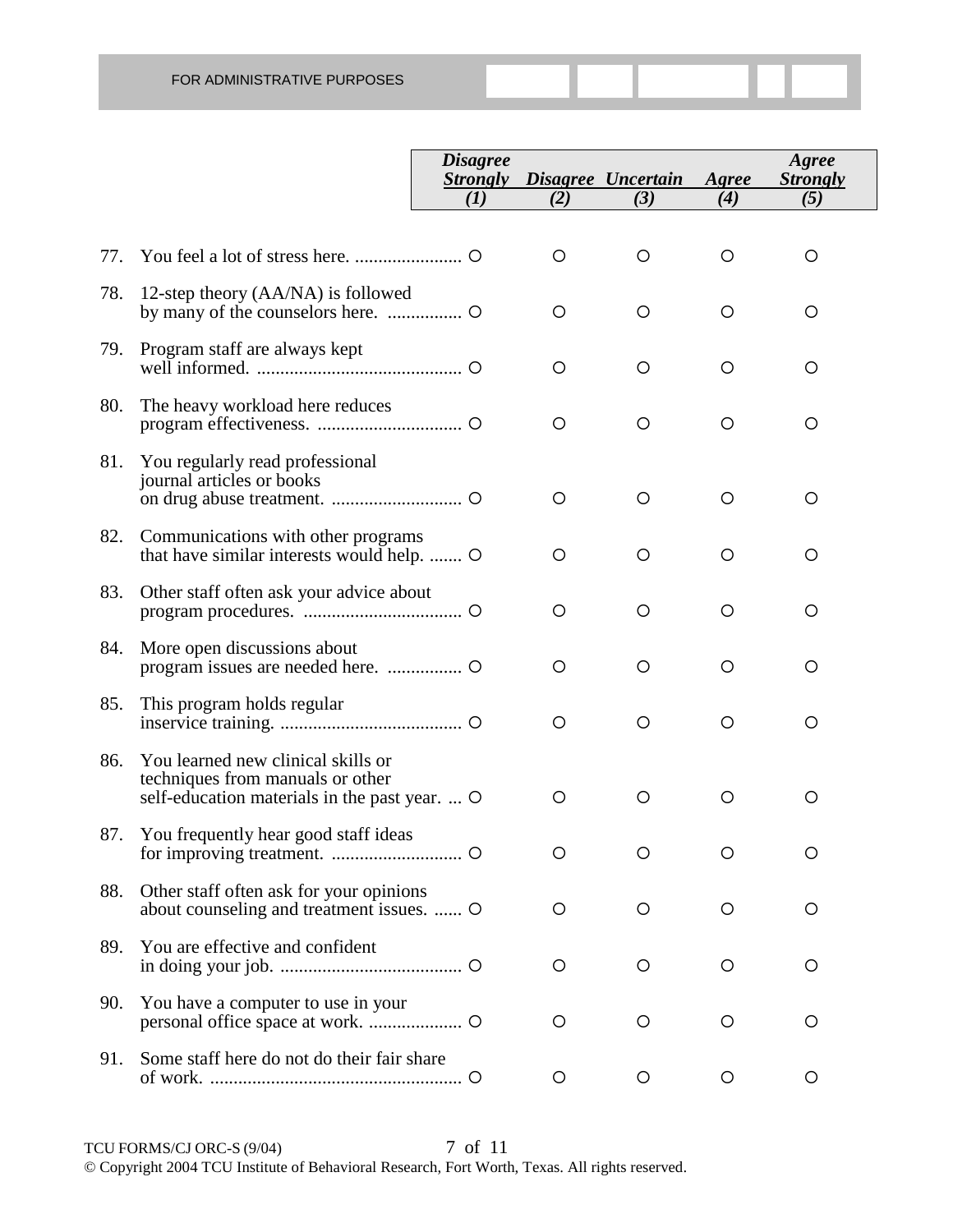|      |                                                                                     | <b>Disagree</b><br><b>Strongly</b><br>(I) | (2)     | Disagree Uncertain<br>(3) | Agree<br>(4) | Agree<br><b>Strongly</b><br>(5) |
|------|-------------------------------------------------------------------------------------|-------------------------------------------|---------|---------------------------|--------------|---------------------------------|
| 92.  | A larger support staff is needed to                                                 |                                           | O       | O                         | $\circ$      | $\circ$                         |
| 93.  | The general attitude here is to use new                                             |                                           | $\circ$ | O                         | $\circ$      | $\circ$                         |
| 94.  | You do a good job of regularly<br>updating and improving your skills.  O            |                                           | $\circ$ | O                         | $\circ$      | $\circ$                         |
| 95.  | Staff members always feel free to<br>ask questions and express concerns             |                                           | O       | O                         | $\circ$      | $\circ$                         |
| 96.  | You have the skills needed to conduct                                               |                                           | O       | O                         | O            | O                               |
| 97.  |                                                                                     |                                           | O       | O                         | $\circ$      | $\circ$                         |
| 98.  | You need better access while at work to<br>counseling resources on the Internet.  O |                                           | $\circ$ | O                         | $\circ$      | $\circ$                         |
| 99.  | Management here has a clear plan                                                    |                                           | $\circ$ | O                         | $\circ$      | $\circ$                         |
| 100. | You often influence the decisions                                                   |                                           | $\circ$ | $\circ$                   | $\circ$      | $\circ$                         |
| 101. | You have easy access to specialized<br>medical or psychiatric advice for            |                                           | $\circ$ | O                         | O            | $\circ$                         |
| 102. | You have convenient access to e-mail                                                |                                           | $\circ$ | O                         | $\circ$      | $\circ$                         |
| 103. | You are encouraged here to try                                                      |                                           | $\circ$ | $\circ$                   | O            | O                               |
| 104. | You are able to adapt quickly                                                       |                                           | $\circ$ | $\circ$                   | $\circ$      | O                               |
| 105. | Cognitive theory (RET, RBT, Gorski)<br>guides much of your counseling here.         |                                           | $\circ$ | $\circ$                   | $\circ$      | O                               |
| 106. | You are viewed as a leader                                                          |                                           | $\circ$ | O                         | $\circ$      | $\circ$                         |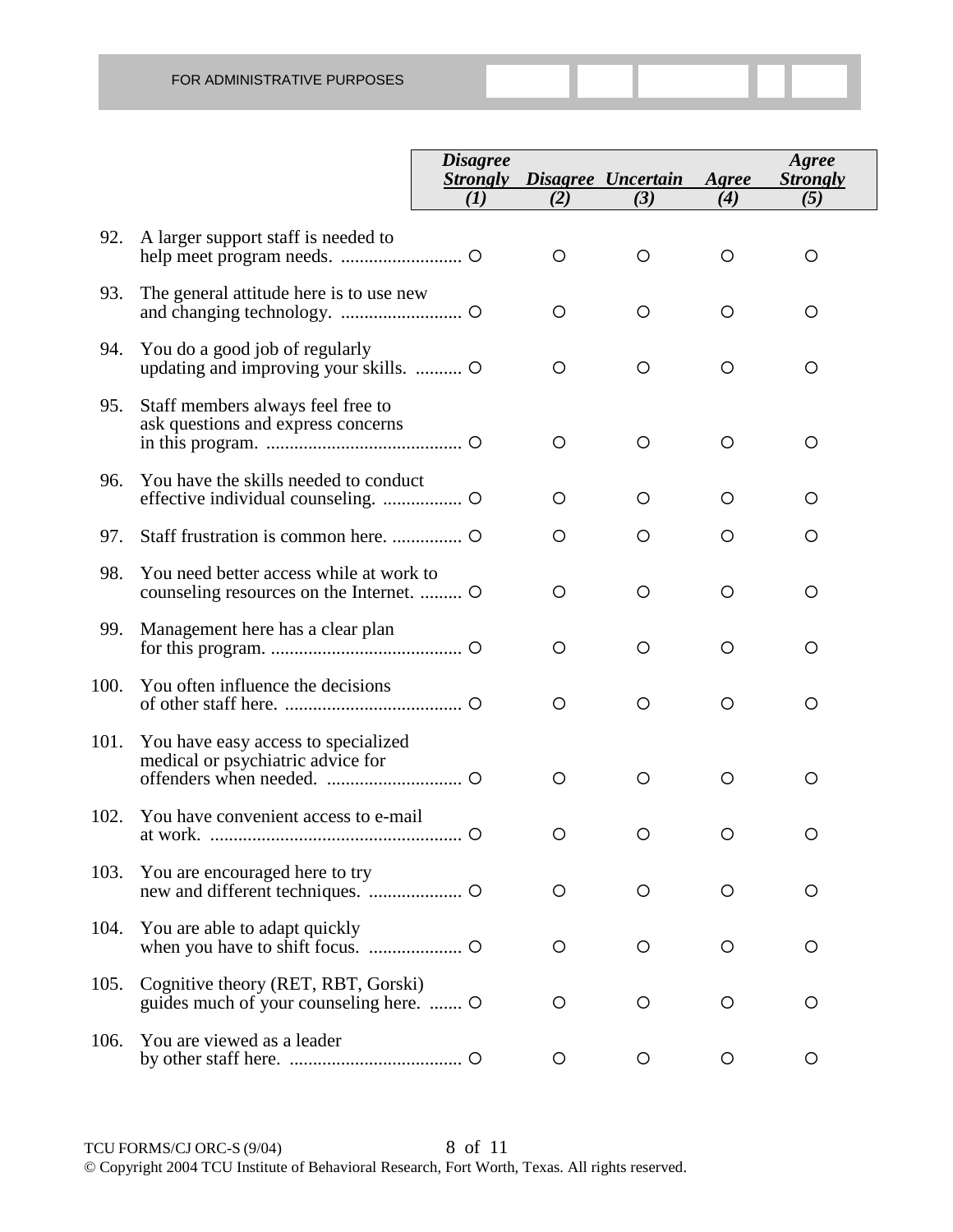|      |                                                                                                         | <b>Disagree</b><br><b>Strongly</b> |     | Disagree Uncertain | Agree   | Agree<br><b>Strongly</b> |
|------|---------------------------------------------------------------------------------------------------------|------------------------------------|-----|--------------------|---------|--------------------------|
|      |                                                                                                         | (I)                                | (2) | (3)                | (4)     | (5)                      |
| 107. | Computer equipment at this program                                                                      |                                    | O   | O                  | O       | $\circ$                  |
| 108. | Arrangement of staff offices is                                                                         |                                    | O   | $\circ$            | O       | $\circ$                  |
| 109. | Staff here feel comfortable                                                                             |                                    | O   | $\circ$            | $\circ$ | $\circ$                  |
| 110. | Frequent staff turnover is a problem                                                                    |                                    | O   | $\circ$            | O       | $\circ$                  |
| 111. | Counselors here are able to spend                                                                       |                                    | O   | $\circ$            | $\circ$ | $\circ$                  |
| 112. | Support staff here have the skills                                                                      |                                    | O   | $\circ$            | O       | O                        |
| 113. |                                                                                                         |                                    | O   | $\circ$            | O       | O                        |
| 114. | The workload and pressures at your<br>program keep motivation for                                       |                                    | O   | $\circ$            | $\circ$ | O                        |
| 115. | More computers are needed in                                                                            |                                    | O   | $\circ$            | O       | $\circ$                  |
| 116. | You were satisfied with the training<br>opportunities available to you last year.  O                    |                                    | O   | $\circ$            | $\circ$ | O                        |
| 117. | The instruction methods you prefer for<br>learning about new counseling strategies<br>or materials are: |                                    |     |                    |         |                          |
|      |                                                                                                         |                                    | O   | O                  | O       | O                        |
|      |                                                                                                         |                                    | O   | O                  | O       | O                        |
|      |                                                                                                         |                                    | O   | O                  | O       | O                        |
|      |                                                                                                         |                                    | O   | O                  | O       | Ő                        |
|      |                                                                                                         |                                    | O   | O                  | O       | O                        |
|      |                                                                                                         |                                    | O   | O                  | O       | $\circ$                  |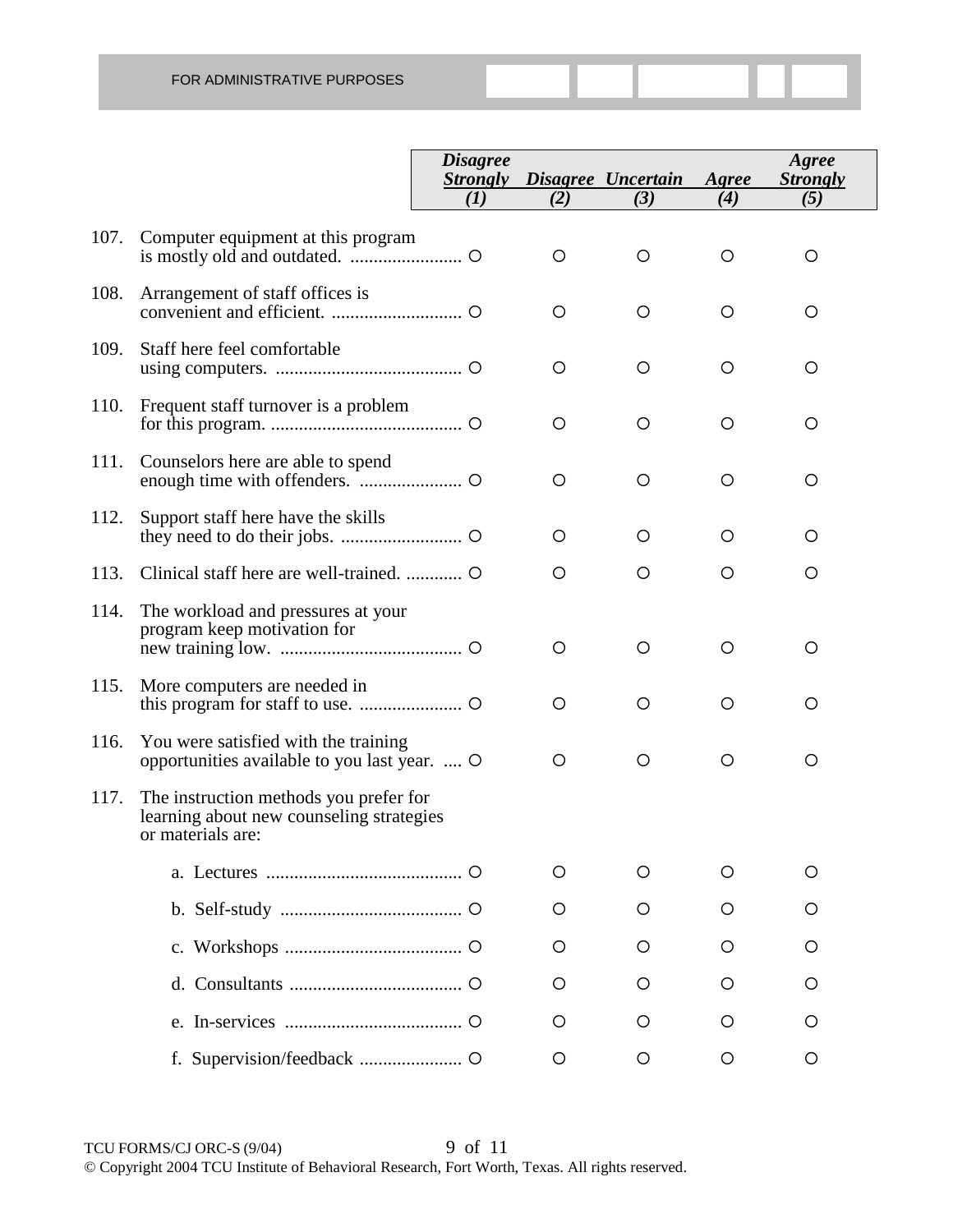|      |                                                                                          | <b>None</b> |   | 3 | 4 or more |
|------|------------------------------------------------------------------------------------------|-------------|---|---|-----------|
| 118. | In the last year, how often did you<br>attend training workshops held within             |             |   | ◯ |           |
| 119. | In the last year, how often did you<br>attend training workshops held more               |             |   |   |           |
| 120. | How many workshops do you expect to                                                      |             | ∩ | ◯ |           |
| 121. | In the last year, how many times did<br>outside trainers come to your agency to          |             | ∩ | ∩ |           |
| 122. | In the last year, how many times did your<br>agency offer special, in-house training?  O |             |   |   |           |

|      |                                                                                                                                        | <b>Never</b> |            | <b>Rarely</b> Sometimes | A lot      | <b>Almost</b><br><b>Always</b> |
|------|----------------------------------------------------------------------------------------------------------------------------------------|--------------|------------|-------------------------|------------|--------------------------------|
| 123. | When you attend workshops, how<br>often do you try out the new<br>interventions or techniques learned?  O                              |              | O          | O                       | ∩          | ∩                              |
| 124. | Are your offenders interested or responsive<br>to new ideas or counseling materials                                                    |              | ◯          | O                       | $\bigcirc$ | O                              |
| 125. | In recent years, how often have you<br>adopted (for regular use) new<br>counseling interventions or techniques                         |              | $\bigcirc$ | $\bigcirc$              | ◯          | O                              |
| 126. | When you have adopted new ideas into<br>your counseling, how often have you<br>encouraged other staff to try using them?  O            |              | O          | O                       | O          | O                              |
| 127. | How often do new interventions or techniques<br>that the staff from your program learn at<br>workshops get adopted for general use?  O |              | O          | O                       | $\bigcirc$ | ∩                              |
| 128. | How often do new ideas learned from<br>workshops get discussed or presented at                                                         |              | O          | O                       | O          | O                              |
| 129. | How often does the management at your<br>program recommend or support new ideas<br>or techniques for use by all counselors?  O         |              | Ω          | O                       | ◯          | O                              |